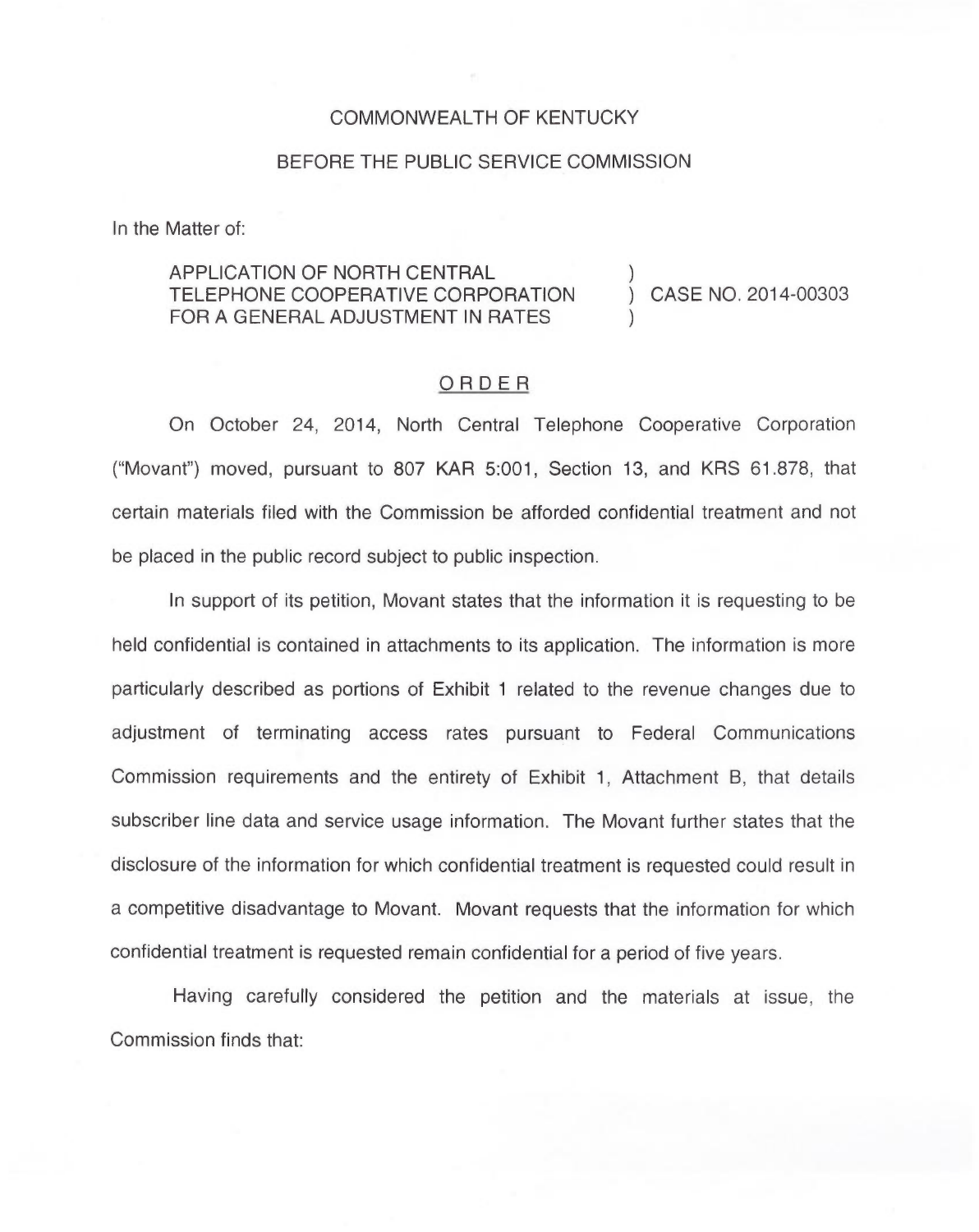1. The materials for which Movant seeks confidential treatment are records that are generally recognized as confidential or proprietary, and which, if openly disclosed, would permit an unfair commercial advantage to competitors, and therefore meet the criteria for confidential treatment and are exempted from public disclosure pursuant to KRS 61.878(1)(c)(1)and 807 KAR 5:001, Section 13.

2. The materials for which Movant seeks confidential treatment should not be placed in the public record or made available for public inspection for a period of five years from the date of this Order.

IT IS THEREFORE ORDERED that:

 $1.$ Movant's motion for confidential protection is hereby granted under the exemption of KRS 61.878(1)(c)(1).

2. The materials for which Movant seeks confidential treatment shall not be placed in the public record or made available for public inspection for a period of five years from the date of this Order, or until further Orders of this Commission. At the end of this period, the materials shall be placed in the public record. The Movant may request that the materials continue to be treated as confidential, but must demonstrate that the materials still fall within the exclusions established in KRS 61.878.

3. If Movant objects to the time limits that the Commission has placed on the confidential treatment for the materials in question, it must seek either rehearing pursuant to KRS 278.400 or judicial review of this Order pursuant to KRS 278.410. Failure to exercise either of these statutory rights will be deemed as agreement with the Commission's determination of the period for which the material is afforded confidential treatment and will require Movant to demonstrate a change in circumstances in any

-2- Case No. 2014-00303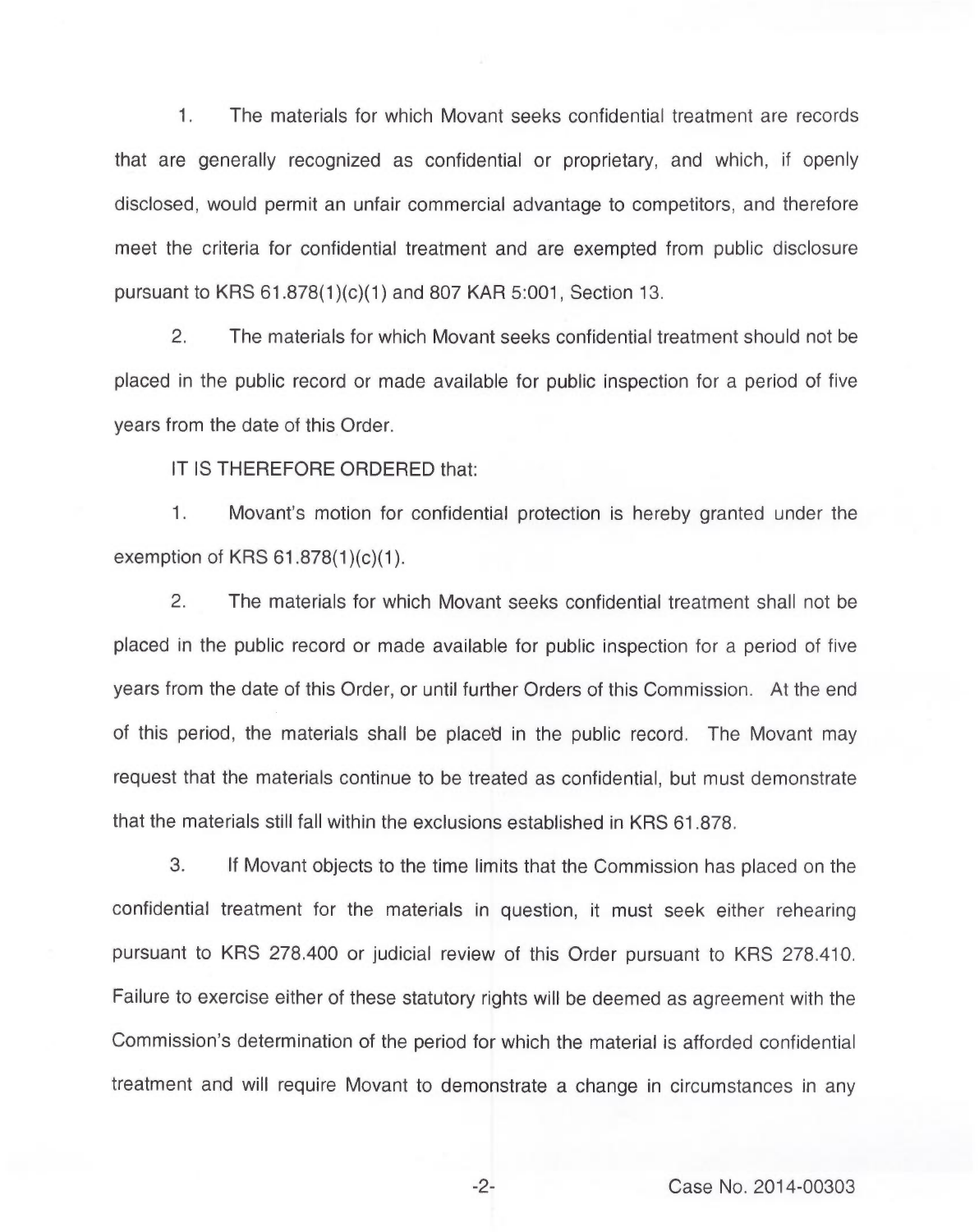subsequent motion for continued confidential treatment of the materials in question after the end of the period set forth in ordering paragraph 2.

4. Use of the materials in question in any proceeding shall be in compliance with 807 KAR 5:001, Section 13(9).

5. Movant shall inform the Commission if the materials in question become publicly available or no longer qualify for confidential treatment.

6. If a non-party to this proceeding requests to inspect materials granted confidential treatment by this Order and the period during which the materials have been granted confidential treatment has not run, the Movant shall have 20 days from receipt of written notice of the request to demonstrate that the materials still fall within the exclusions from disclosure requirements established in KRS 61.878. If Movant is unable to make such demonstration, the requested materials shall be made available for inspection.

By the Commission ENTERED JAN 14 205 **UCKY PUBLIC**  $E$  COMMISSION

ATTEST:

Executive Director